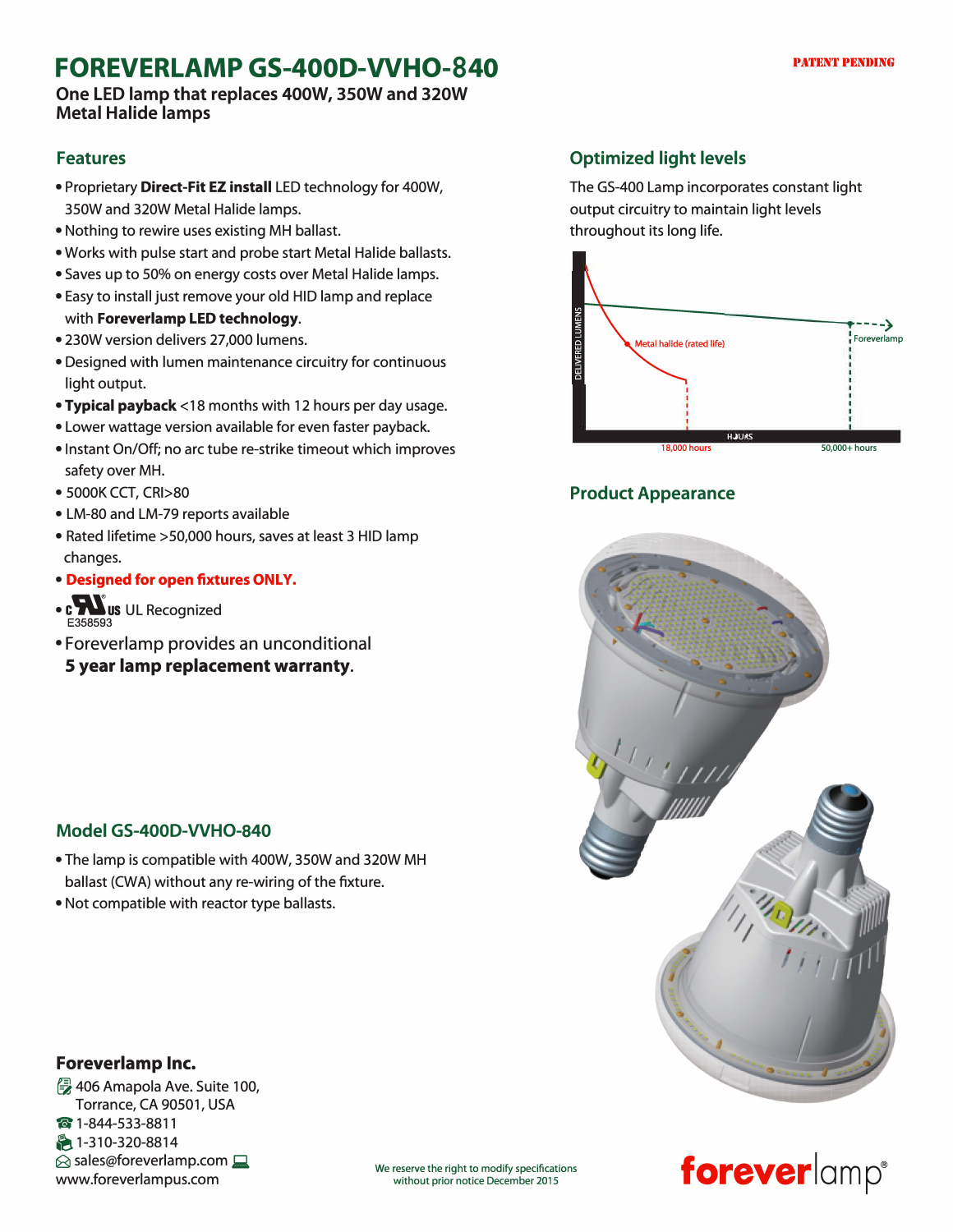# **FOREVERLAMP GS-4000-VVH0-840**

**One LED lamp that replaces 400W, 350W and 320W Metal Halide lamps** 

#### **Product Specifications**

| When Used With:                                                  | 400W MH Ballast                                 | 350W MH Ballast               | 320W MH Ballast               |
|------------------------------------------------------------------|-------------------------------------------------|-------------------------------|-------------------------------|
| <b>Illumination</b>                                              |                                                 |                               |                               |
| <b>Color Rendering Index</b>                                     | $>70$                                           | $>70$                         | $>70$                         |
| Kelvin Temperature                                               | 4000 K (5000K also available)                   | 4000 K (5000K also available) | 4000 K (5000K also available) |
| <b>Total Lumens*</b>                                             | 27,000 lm                                       | 23,400 lm                     | 21,900 lm                     |
| Up-light Lumens*                                                 | None                                            | None                          | None                          |
| Down-light Lumens*                                               | 27,000 lm                                       | 23,400 lm                     | 21,900 lm                     |
| <b>LED Lamp Efficacy</b>                                         | 117 lm/W                                        | 111 lm/W                      | 115 lm/W                      |
| Rated Lumen Maintenance (L90)                                    | 50,000+ hours life                              | 50,000+ hours life            | 50,000+ hours life            |
| <b>Electrical</b>                                                |                                                 |                               |                               |
| <b>Compatible Input Voltages</b>                                 | 120V, 208V, 240V, 277V, 347V & 480V             |                               |                               |
| Lamp Wattage*                                                    | 230W                                            | 210W                          | 190W                          |
| Lamp Wattage Replaced                                            | 400W                                            | 350W                          | 320W                          |
| Lamp Watts Saved                                                 | 170W                                            | 140W                          | 130W                          |
| <b>Accumulated Savings over</b><br>50,000hrs based on \$0.12/kWh | \$1,020                                         | \$840                         | \$780                         |
| Physical                                                         |                                                 |                               |                               |
| Dimensions (H x D)                                               | $9.06'' \times 6.63''$                          |                               |                               |
| Weight                                                           | 2.30 lbs                                        |                               |                               |
| Environment                                                      |                                                 |                               |                               |
| <b>Ambient Temperature</b>                                       | -20°C to +55°C (open fixtures only)             |                               |                               |
| <b>Relative Humidity</b>                                         | 15% to 85%, non-condensing                      |                               |                               |
| Installation                                                     |                                                 |                               |                               |
| Socket Type                                                      | For use with vertical mogul base - E39/EX39/E40 |                               |                               |
| <b>Certifications &amp; Qualifications</b>                       |                                                 |                               |                               |
| Approvals                                                        |                                                 | UL/R                          |                               |
| <b>RoHS Compliant</b>                                            | Contains no lead / no mercury                   |                               |                               |
| LM79 / LM80 Reports                                              | Available upon request                          |                               |                               |
| <b>Warranty</b>                                                  |                                                 |                               |                               |
| Warranty                                                         |                                                 | 5 years                       |                               |
|                                                                  |                                                 |                               |                               |

\* Lumen output and power consumption ±5%, based on actual magnetic ballasts.

#### **Foreverlamp Inc.**  � 406 Amapola Ave. Suite 100, Torrance, CA 90501, USA � 1-844-533-8811 � 1-310-320-8814  $\otimes$  sales@foreverlamp.com www.foreverlampus.com

We reserve the right to modify specifications<br>without prior notice December 2015